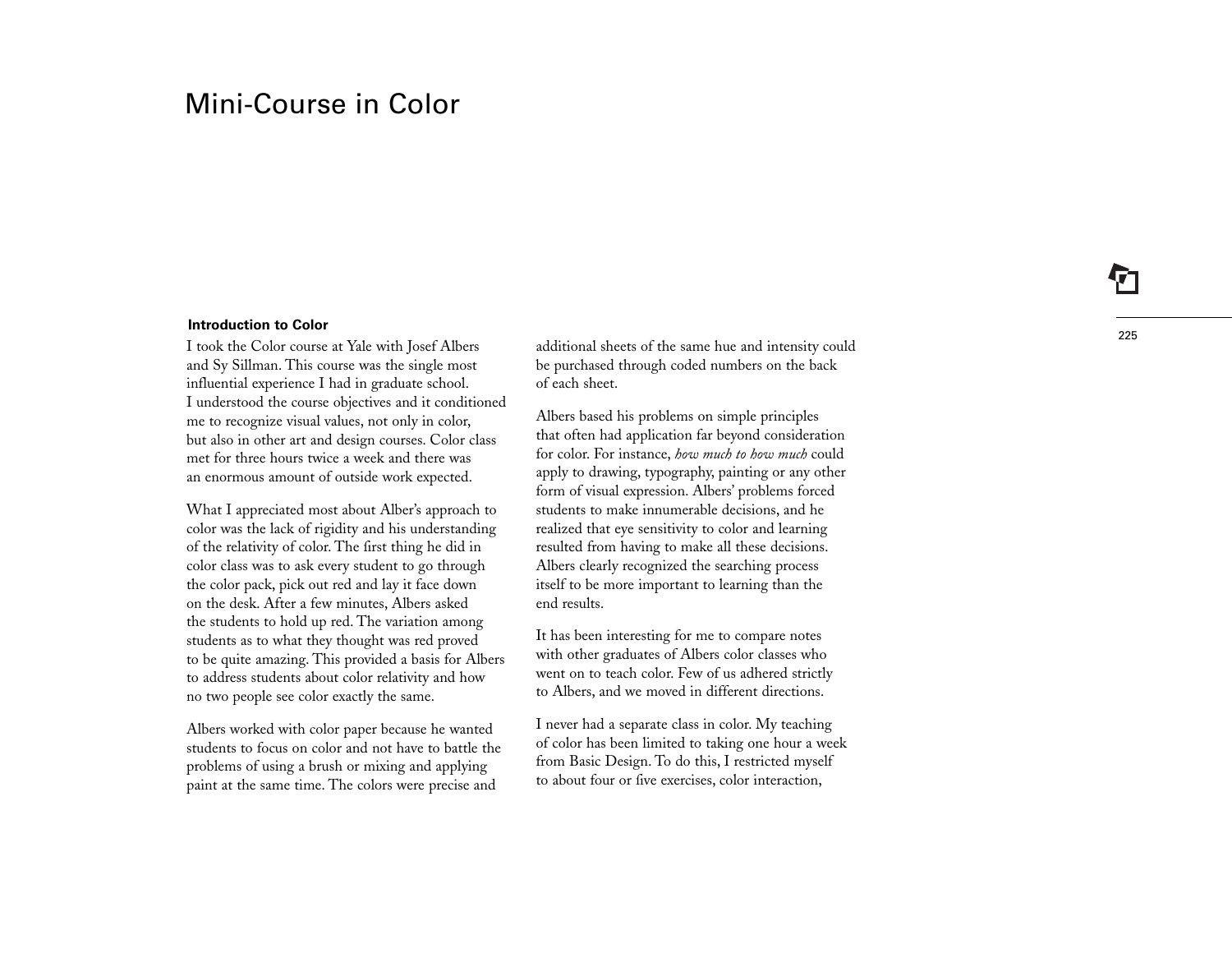boundaries, visual mixture and how much to how much. We did the leaf exercises as part of free studies. The one hour was used to critique student work and present new problems. When problems were not satisfactorily done by a majority of students, we did them over and over until the problems were understood and results were reasonably consistent. All the work was done outside of class time. After the theoretical problems, students worked on free studies using the four principles.

For myself, I stressed color over shape, composition and sensitivity for amounts in the use of color. I found that near the end of the term when students had used all their *favorite* colors, they worked with what was left of their color pack which were colors they normally would not use. Some of the most interesting color studies came from this stage of the course. One of the true values of the Albers color course is that it forces students to use colors that under other circumstances they would not consider.

Most students coming into design education are not visually sensitive, and I found the color problems the best vehicle for students developing a discriminating eye for color choice and amount, composition and better understanding of what constitutes *visual sensitivity* which could then be transferred to other courses such as drawing, design, typography and photography. Sensitivity itself cannot be taught, but students can be made aware of it, and they can cultivate their intuitive capabilities. I think the color boundary and quantity problems are absolutely essential to the education of every Graphic Designer.

What is described here is not so much a color course as it is a series of problems to make students sensitive to color and composition, and to further develop eye skills. Graphic Design students require a much more comprehensive course in color.

It is important for students to know the major color systems, learn color terminology and to be introduced to the physics of light and color. Students require the experience of mixing color and learning to apply it with skill. Students should be aware of how various artists or designers have used color in the past. Another consideration that is rarely touched upon but it is pertinent today as design becomes increasingly international, and that is the relationship between color and culture. The symbolic associations with color change from culture to culture. What might be attractive to one culture might be symbolic of death or misfortune to another.

Someone told me that the basis for the color theories used by Albers came from the writings of Goethe on color. I believe that Knopf published an obscure small book on the color theories of Goethe sometime during the 1960s.

The teachings of Albers have been vastly misunderstood. His color and drawing courses represent to me some of the most effective instruction in terms of student understanding and learning that I have ever encountered. At most American schools today, Albers is identi ed with the Bauhaus, and is viewed as someone from the distant past who is totally irrelevant to art and design.

Most critics of Albers and the Bauhaus base their opinions on Bauhaus imagery which is now dated. The Bauhaus was about philosophy, objectives, pedagogy and social values and not a particular imagery. The underlying qualities of the Bauhaus are as relevant today as they were during the first decades of the twentieth century. If the Bauhaus were operating today, they would be working with all the new technologies and social conditions of the present, and the imagery would be quite different.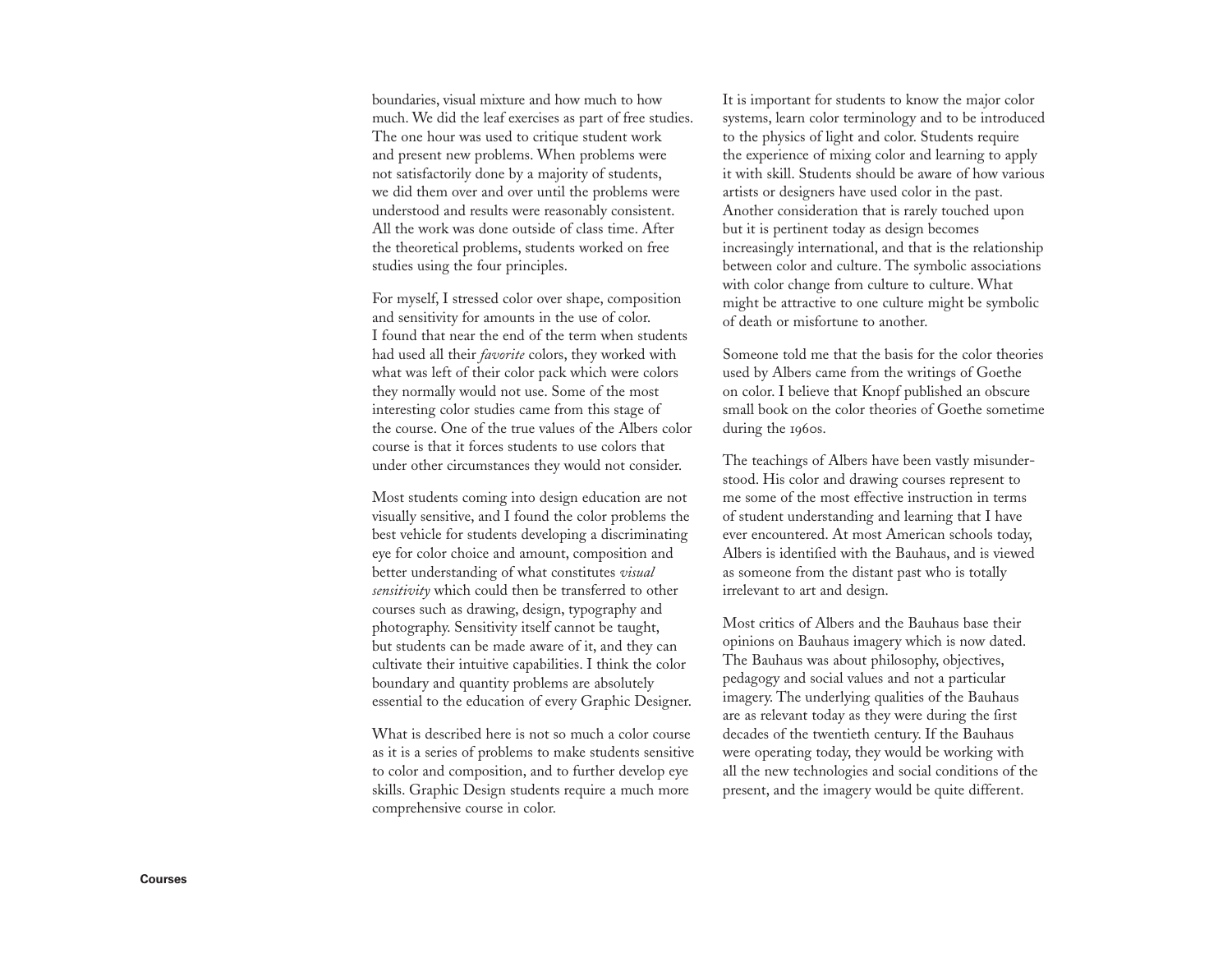# **Mini-Course in Color**

The mini-color course is limited to taking one hour a week from basic design. The course is restricted to four or five exercises, color interaction, boundaries, visual mixture and how much to how much. The balance of the course is devoted to free studies and leaf studies. The one hour is used to critique student work, and to present new exercises. When the work is not satisfactory, it is repeated until a majority of students under stand and overall class results are reasonably consistent. Color is stressed over shape, and composition should not compete with the color. Craft is an important consideration in evaluation of work. All work is expected to be done outside of class time.

Near the end of the term, students have expended all their *favorite* colors and they begin to work with what is left of the color pack. They then work with colors that normally they would not select, and some of the most interesting color studies come from this stage of the course. One of the greatest benefits of the color course is that it forces students to try colors that under other circumstances they would not consider. Most students coming into design education are not visually sensitive, and the color problems are an excellent vehicle for developing a discriminating eye for color choice, how much to how much, composition and a greater understanding of what constitutes *visual sensitivity.* This sensitivity usually transfers to other courses such as drawing, design, typography and photography. Sensitivity itself cannot be taught, but students can be made aware of it, and they can improve on their intuitive capabilities. Color boundary and quantity problems are absolutely essential to the education of every graphic designer.

What is described here is not so much a color course as it is a series of exercises to make students sensitive to color and composition, and to further develop eye skills. Graphic design students require a much more comprehensive course in color. It is important for students to know the major color systems, learn color terminology and to be introduced to the physics of light and color. Students require the experience of mixing color and learning to apply it with skill.

# **Basic terminology for the course includes the following:**

- <sup>1</sup> Hue refers to one color; color refers to one or several hues; color and hue can be interchangeable, while chroma refers to all color including shades, tints and tones.
- <sup>2</sup> Intensity, saturation or brilliance are interchangeable terms. Refers to higher or lower in degrees of vividness. Diluted or undiluted color or pigmentation.
- <sup>3</sup> Shades are hue plus black.
- <sup>4</sup> Tints are hue plus white.
- <sup>5</sup> Tone is hue plus grays.
- <sup>6</sup> Analogous colors or those that are adjacent on the color wheel.
- <sup>7</sup> Chromatic refers to all hues, shades, tints and tones.
- <sup>8</sup> Achromatic refers to the entire spectrum of gray with white at one end and black at the other.
- <sup>9</sup> Chromatics have an achromatic equivalent called *value*.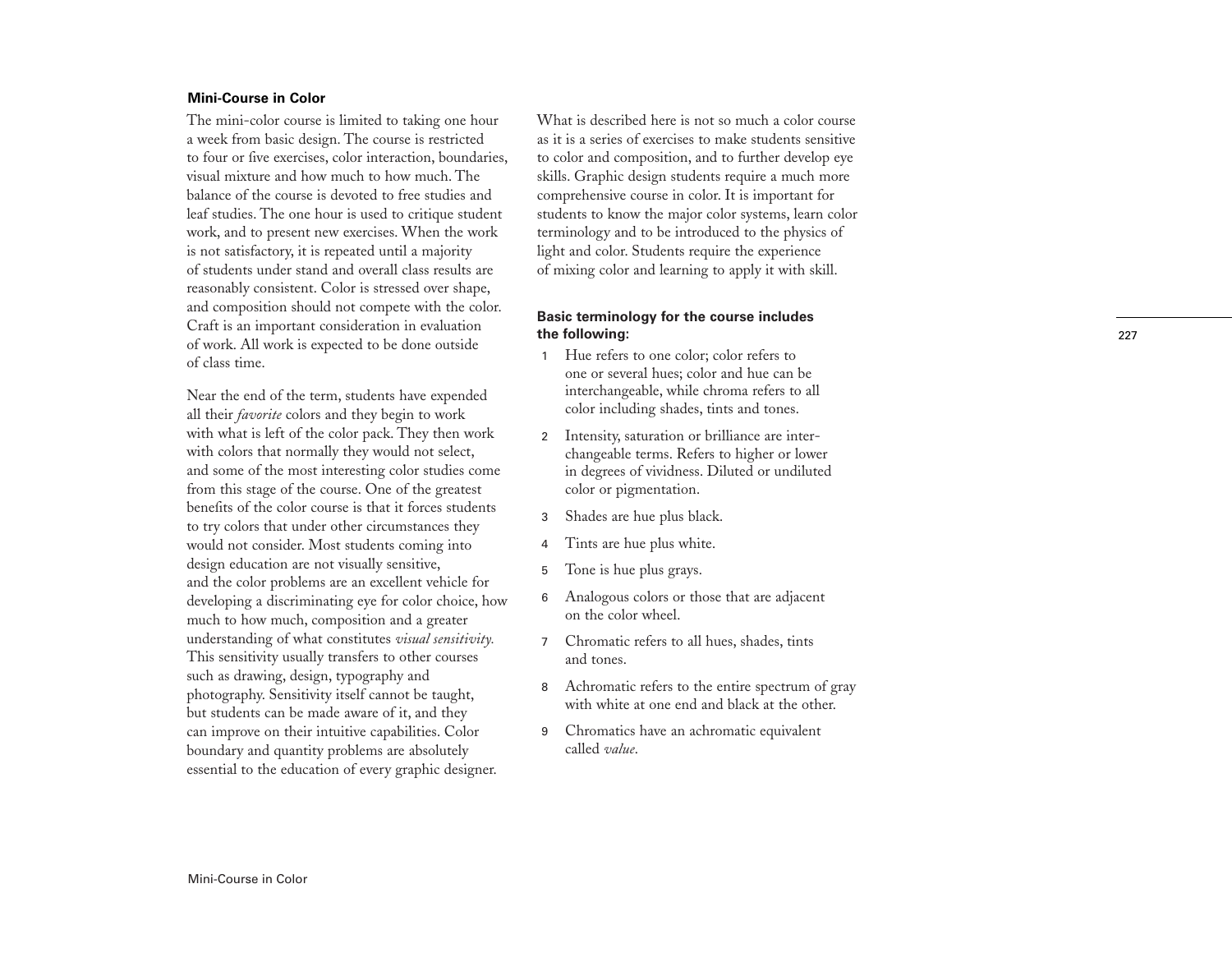Students should be aware of how various artists or designers have used color in the past. Another consideration that is rarely touched upon, but it is pertinent today as design becomes increasingly international, and that is the relationship between color and culture. The symbolic associations with color change from culture to culture.

The principles employed in the color course are borrowed from Josef Albers color classes at Yale University during the <sup>1950</sup>s. The basis for the color theories used by Albers reportedly came from the writings of Goethe on color. I believe that Knopf published an obscure small book on the color theories of Goethe sometime during the 1960s.

#### **Materials**

- <sup>1</sup> Full color pack
- <sup>2</sup> Spray mount or rubber cement
- 3 Scissors and exacto knife
- <sup>4</sup> Two ply or heavier bristol board

#### **Instructions**

All color exercises and free-studies are done with cut or torn paper. All color work is done either with a mat or put onto a mat for presentation. The proportions of mat include the top, bottom, sides, and the size of the work to the mat, are part of the evaluation. Craft is critical.

The purpose for using cut and torn paper is that it allows students to work quickly, and to explore the effect of different colors, amounts and compositions with a minimum of effort and time. Students can focus on color without having to mix paints, wait

for them to dry or learn how to use a brush. It is the process of trying different colors, varying the amounts, etc. that is of most value to students and to learning.

Students need to put work on the floor or wall, and to stand over or back from it and evaluate what they have done and determine changes. Without the process, there is small benefit for students in doing the exercises.

### **Exercise 1: Hue as Value**

Each hue has an equivalent black to gray value. To illustrate, select six hues at random. Cut into swatches  $\frac{3}{4}$  x 3 inches and adhere them to bristol board. Run them through a color copier set for black and white. This should provide reasonable equivalents in black or gray values for each hue.

Arrange the black and gray values vertically into a progression with the darkest value at the top. The swatches should butt against one another. To the left of the gray scale, arrange the hues adjacent to their respective black or gray equivalent. The swatches of hues should butt against each other and also to the gray scale.

The result should be a vertical rectangle divided in half vertically and divided horizontally into six segments with hues on the left and their equivalent grays on the right. Craft in doing this exercise is very important.

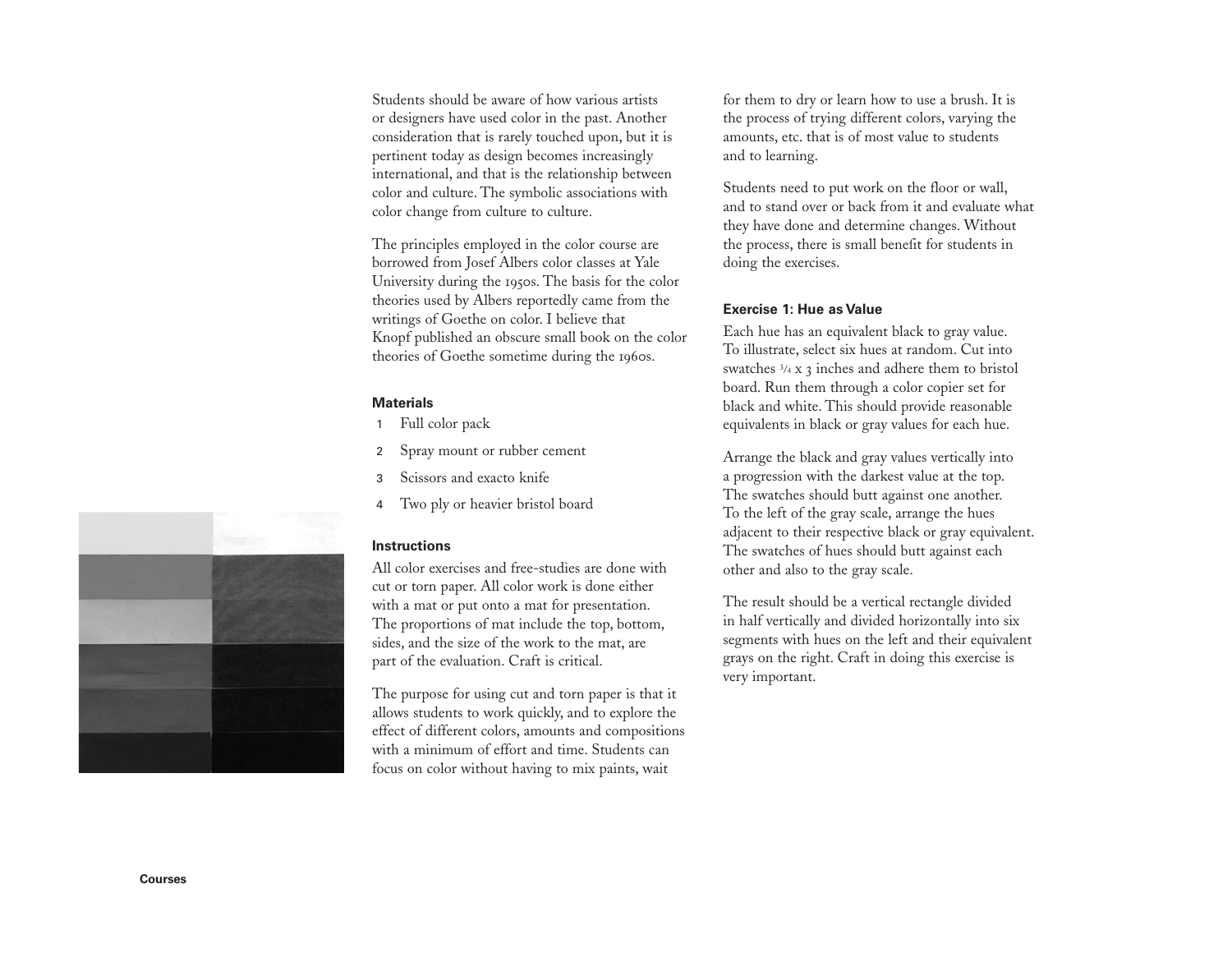# **Exercise 2: Boundaries**

Where one color meets another color the two edges create a line. The line is referred to as a *boundary line.* The line will be soft or hard according to values, *i.e.* if the values are close, the boundary line will be soft; and if one value is dark and the other is soft, the boundary line will be hard.

- <sup>1</sup> Select six different hues with varying values, and from each, cut a swatch one by three-inches.
- <sup>2</sup> Without regard for hue or value, adhere the swatches butted against one another on the long dimension forming a rectangle six inches high.
- 3 Choose one hue at random and adhere it with the short end butted against the left end of the top swatch. This creates a one-inch boundary line.
- <sup>4</sup> Using all different hues, try to match the softness or hardness of that one-inch boundary line on the succeeding five divisions.
- 5 The final result is a six-inch square vertically divided in the middle, and having six horizontal divisions composed of twelve color swatches. The vertical center line should have the same degree of hardness or softness from top to bottom regardless of what hues or values are chosen.
- <sup>6</sup> Craft is an important criterion in evaluating this exercise.



### **Exercise 3:Transparency**

- <sup>1</sup> Select a hue of approximately middle value and cut three three-inch squares which are put down on a horizontal line.
- 2 Select a second hue which contrasts with the first one, and cut three one and one-half-inch squares. Position the squares over one corner of the larger squares creating a one-inch overlap.
- <sup>3</sup> In the squares on the left, create the illusion of the smaller square being in front of the larger one by selecting a third, totally different, hue for the one by one-inch overlap. It is the boundary principle that determines what is in front and what is in back, not the choice of hue.
- <sup>4</sup> On the second set of squares, create the illusion of the larger and smaller squares merging.
- <sup>5</sup> On the far right set of squares, create the illusion of the larger square being in front of the smaller one.
- <sup>6</sup> Craft is an important criterion in evaluating this exercise.

#### **Exercise 4: Color Manipulation**

A common axiom in art has been *warm colors advance and cool colors recede*. Do a free-study and apply the boundary principle so that warm colors recede and cool colors advance. Size is optional. Sometimes students were asked to select one color and make it progressively recede through application of the boundary principle. Frame appropriately and craft is a consideration in evaluation.



229

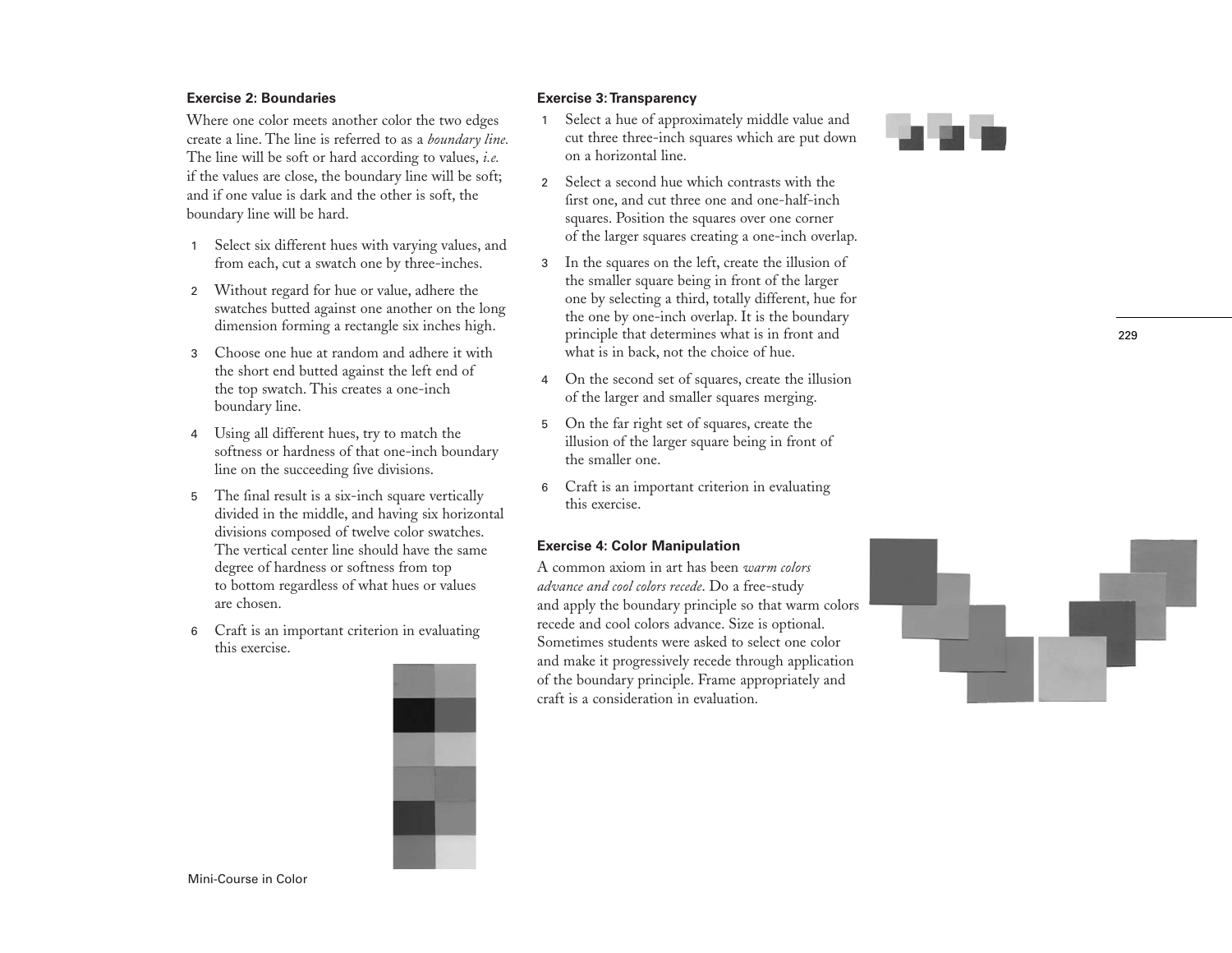# **Exercise 5: How Much to How Much**

Select two hues that could be described as the ugliest possible color combination.

- <sup>1</sup> Do a free study with exactly the same amount of each color.
- <sup>2</sup> Do a free study making an exaggerated distinction between how much of one color to how much of the other appropriate framing and craft are a consideration in evaluation.

# **Exercise 6: Color Climate**

Select four different hues with varying values and make four compositions with each measuring <sup>4</sup><sup>x</sup> <sup>2</sup> 1/2 inches. The compositions will be mounted on one board. Incorporating the same four colors, make four free studies. By applying the *how much to how much* theory, try to disguise the fact that the same four colors were utilized in all four compositions. How the four compositions are mounted on the board and craft are considerations for evaluation.





# **Exercise 7: Visual Mixture**

The format is horizontal, and it is four-inches high but the width is optional. Choose three hues and construct a color mixture by arranging the colors into areas of alternate strips. There should be a one-half to three-quarter inch vertical band of each color to identify what colors were mixed. Placement of the three bands is optional. The objective is to create the illusion of as many different colors as possible through using visual mixture.

The principal considerations begin with the choice of hues. If they are in the middle value range, there will be greater success. Second, the width of the strips has a great deal to do with the illusion of mixture. The thinner the strips, the more effective the illusion. Third, the area of mixture has to be sufficiently wide as to allow the mixture to be read. If the bands of mixture are too narrow, the effect is lost. Ideally, the visual mixture should be obvious from a viewing distance of four to six feet. Craft is critical to the evaluation of this exercise.

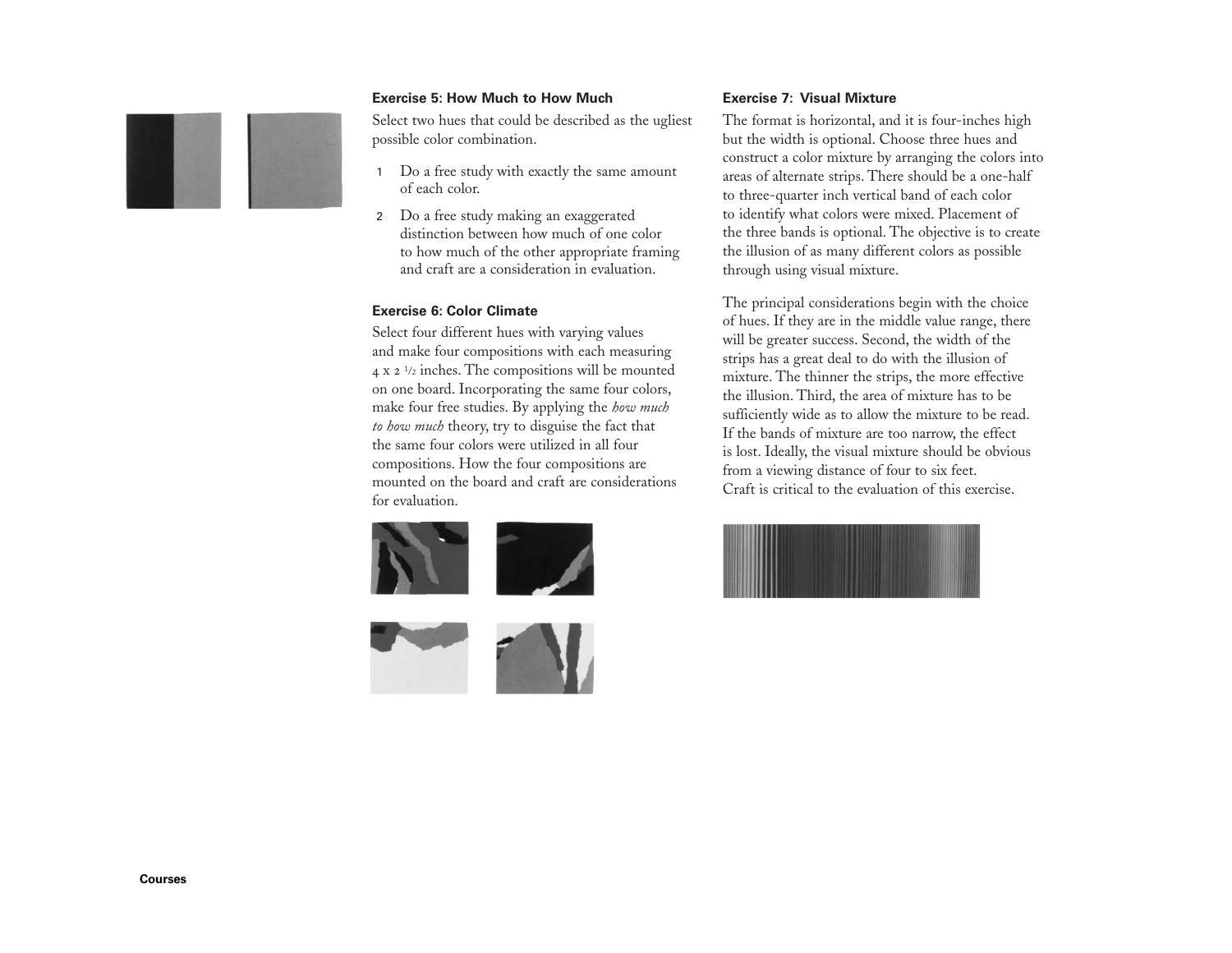# **Exercise 8: Color Interaction**

Color on color will affect how they are seen. The objective is to make three colors appear as four through color interaction.

- 1 In order to better understand value change, cut two four-inch squares, one from black paper and one from white paper. Butt the two squares. Select a gray that appears as two separate values when it is cut into one-inch squares and centered on the black and the white squares. This is a value change and not a color change.
- <sup>2</sup> Select two hues, cut from each a four-inch square, and butt the squares against one another. Find a third hue that cut into one-inch squares and placed on the center of each of the larger squares creates an illusion of two different hues. This has to be a color change and not a value change.

*To a great extent, success with this exercise is dependent on what hues are selected. Careful consideration must be given to selection. Craft will be a factor in evaluation.*

# **Exercise 9: Free Studies**

Using the four principles in some combination, make a free study with cut or torn paper. Emphasis is on color rather than shape or composition *i.e.* compositions will tend to be more static than dynamic.

Think of free studies as being similar to abstract painting rather than to design, most will be quite intuitive. Rely on a process of repeatedly putting studies upon the wall to determine new refinements that will make the color study visually more interesting. Dimensions are optional but the studies must be appropriately framed and craft is a consideration in evaluation.





231





Mini-Course in Color